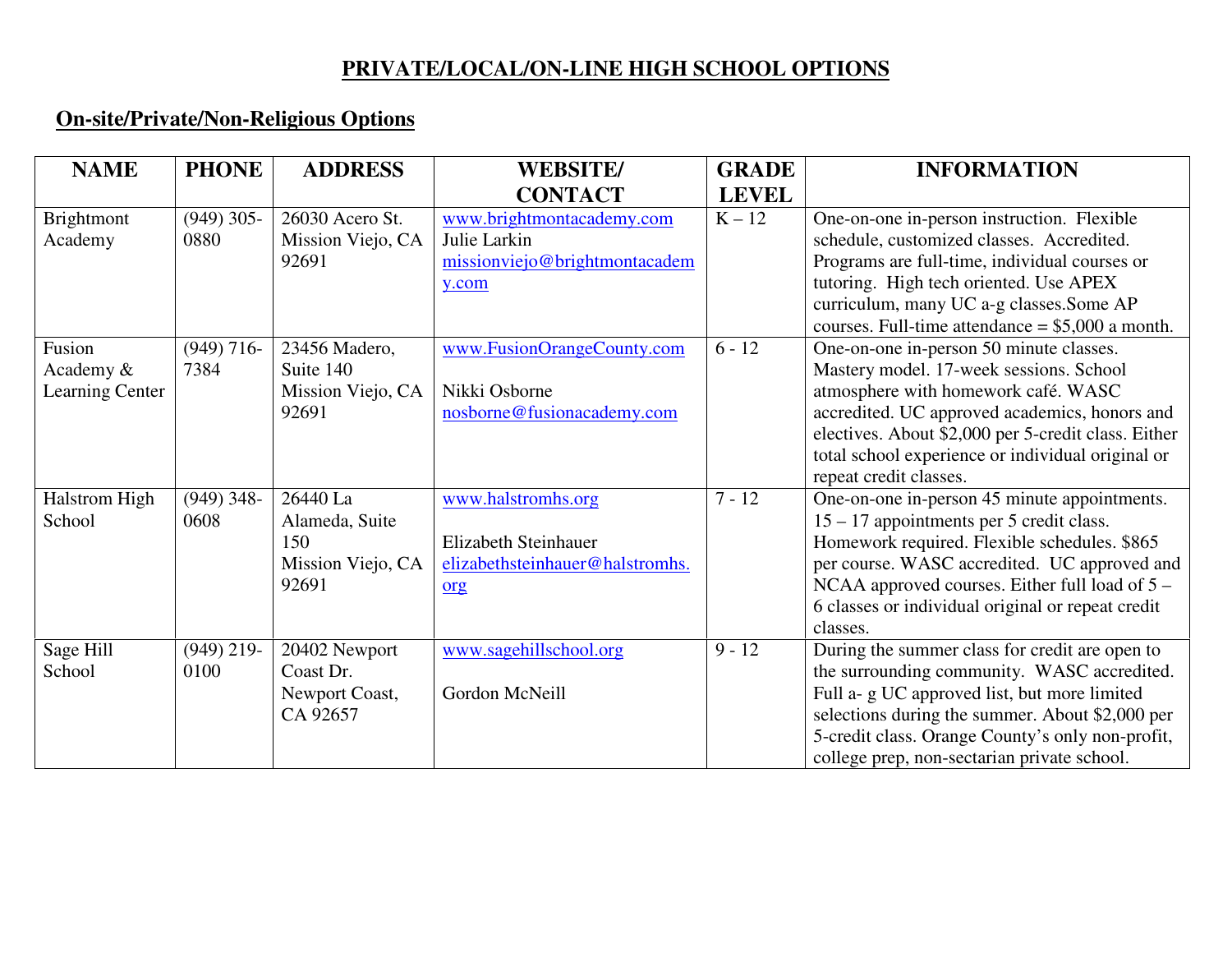## **ON-LINE CURRICULUM/HYBRID OPTIONS**

| <b>NAME</b>            | <b>PHONE</b> | <b>ADDRESS</b>               | <b>WEBSITE/</b>                | <b>GRADE</b> | <b>INFORMATION</b>                                                                     |
|------------------------|--------------|------------------------------|--------------------------------|--------------|----------------------------------------------------------------------------------------|
|                        |              |                              | <b>CONTACT</b>                 | <b>LEVEL</b> |                                                                                        |
| <b>Allied National</b> | $(800)$ 968- | 22952 Alcalde                | www.alliedhighschool.com       | $9 - 12$     | College prep level on-line programs. Part-time                                         |
| <b>High School</b>     | 4034         | Drive,                       |                                |              | or full-time diploma program. Open enrollment                                          |
|                        |              | Laguna Hills, CA             | enrollment@alliedhighschool.co |              | period. Teacher support. \$375 per semester                                            |
|                        |              | 92653                        | m                              |              | course, \$550 per year course.                                                         |
| California             | 855-225-     | 840 Apollo St.,              | www.calpacschools.org          | $6 - 12$     | Public charter school offering on-line education.                                      |
| Pacific Charter        | 7227         | Ste. 222                     |                                |              | WASC accredited. Freely scheduled, flexibly                                            |
| Schools                |              | El Segundo, CA               | info@calpacschools.org         |              | paced, individually targeted and closely                                               |
| (CalPAC)               |              | 90245                        |                                |              | monitored. Not yet a-g approved classes.                                               |
| California             | 866-339-     | 2360 Shasta Way,             | www.k12.com/cava               | $K - 12$     | Full-time, on-line tuition-free public charter                                         |
| Virtual                | 6787         | #A                           |                                |              | school. Weekly classroom-based instructional                                           |
| Academies              |              | Simi Valley, CA              | info@caliva.org                |              | programs. WASC accredited. K-12, Inc.                                                  |
|                        |              | 93065                        |                                |              | approved a-g classes. Network of schools.                                              |
| Capistrano             | $(949)$ 492- | $\overline{12}11$ Puerta del | www.connectionsacademy.com     | $K - 12$     | Tuition-free, public, charter school through                                           |
| Connections            | 9131         | Sol, Suite 230               |                                |              | Capistrano Unified School District. All on-line                                        |
| Academy                |              | San Clemente, CA<br>92673    |                                |              | classes. WASC accredited. Only 2 UC approved                                           |
| Kaplan                 | 866-879-     | 4601 Sheridan St.            | www.kaplanonlineschools.com    | $6 - 12$     | courses are English 12 and AP Calculus.<br>Academy is tuition-free public high school. |
| Academy of             | 4851         | Hollywood, FL                |                                |              | WASC accredited. Comprehensive, diploma                                                |
| California             |              | 33021                        | KVEInfo@kaplan.edu             |              | granting with Kaplan Virtual Education $a - g$                                         |
|                        |              |                              |                                |              | approved curriculum. Also Kaplan College Prep                                          |
|                        |              |                              |                                |              | for grades $6 - 12$ .                                                                  |
| National               | $(866)$ 366- | 11355 N. Torrey              | www.nuvhs.org                  | $9 - 12$     | On-line classes. WASC accredited. UC approved                                          |
| University             | 8847         | Pines Road, La               |                                |              | in all areas except lab science and VAPA. Some                                         |
| Virtual High           |              | Jolla, CA 92307              | info@nuvhs.org                 |              | electives offered. $4-16$ week semester course =                                       |
| School                 |              |                              |                                |              | \$275. AP courses = $$375$ .                                                           |
| <b>Oak Knoll</b>       | $(877)$ 382- | 1505 S. Sunflower            | www.k12local.com/oakknoll      | $K - 12$     | Tuition-free public school. Hybrid – some on-                                          |
| Virtual                | 0472         | Ave.                         |                                |              | site and some on-line. Use K12, Inc. and Aventa                                        |
| Academy                |              | Glendora, CA                 | iraigosa@cousd.net             |              | curriculum for a-g approved classes. Different                                         |
|                        |              | 91740                        |                                |              | levels of classes available.                                                           |
| Pacific Coast          | $(714)$ 245- | $\overline{14}$ 262 Franklin | http://pchs.k12.ca.us          | $9 - 12$     | Designed as an alternative type high school                                            |
| High School-           | 6500         | Ave., Suite 100              |                                |              | where students can take on-campus and/or on-                                           |
| <b>OCDE</b>            |              | <b>Tustin, CA 92780</b>      |                                |              | line classes. Students must take a minimum of                                          |
|                        |              |                              |                                |              | 20 units at PCHS. UC approved courses in all a-                                        |
|                        |              |                              |                                |              | g categories, with some limited selections.                                            |